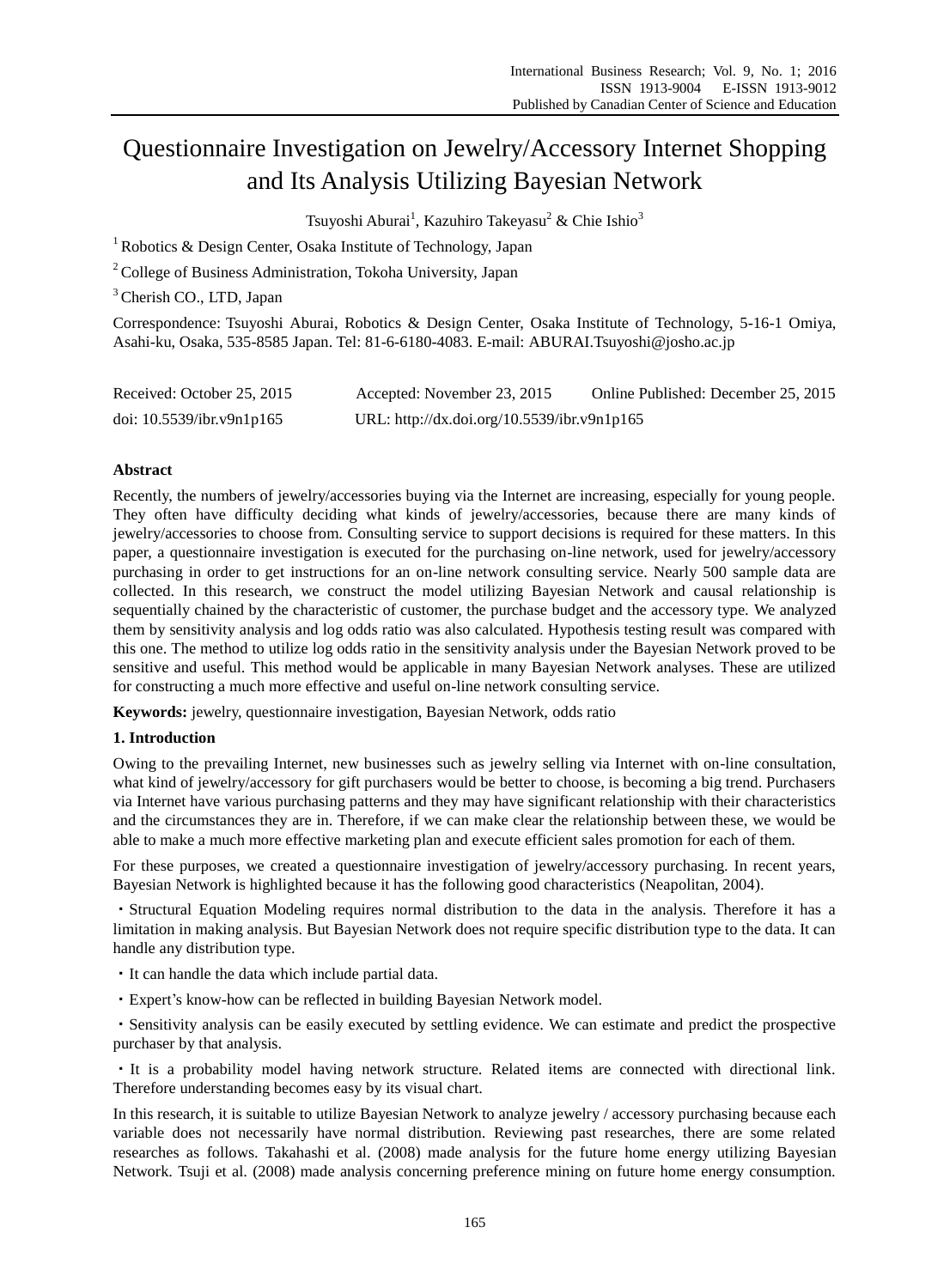There are some papers concerning purchase behavior in the shop (Tatsuoka et al., 2008a; Tatsuoka et al., 2008b). But we can hardly see the analysis concerning jewelry / accessory purchasing utilizing Bayesian Network.

In this paper, a questionnaire investigation is executed for on-line network jewelry/accessory purchasing in order to get instructions for an on-line network consulting service. These are analyzed by using Bayesian Network.

The analysis utilizing Bayesian Network enabled us to visualize the causal relationship among items. Furthermore, sensitivity analysis combined with odds ratio analysis brought us estimating and predicting the prospective purchaser. Hypothesis testing is executed before Bayesian Network analysis in order to confirm the effectiveness of this new approach.

These are compared and the method to utilize log odds ratio in the sensitivity analysis under the Bayesian Network proved to be sensitive and useful. This method would be applicable in many Bayesian Network analyses.

The rest of the paper is organized as follows. Outline of questionnaire research is stated in section 2. In section 3, Hypothesis testing is executed. In section 4, Bayesian Network analysis is executed which is followed by the sensitivity analysis in section 5. Section 6 is a summary.

#### **2. Outline of Questionnaire Research and Examinees**

*2.1 Outline of Questionnaire Research*

Outline of questionnaire research is as follows.

Scope of investigation: Young Persons, Japan

Period : May 2008-June 2009

Method: Mail and self writing

Collection: Number of distribution 1,500, Number of collection 421 (collection rate 28.1%)

Analysis methods are as follows.

Questionnaire results are analyzed in three methods. First, analysis by Cross Tabulation is executed in 3 in order to confirm hypotheses. Second, analysis by Bayesian Network is executed in 4 in order to clarify and visualize the causal relationship among the items. Third, analysis by sensitivity analysis is executed in 5 in order to predict the prospective purchaser as is shown in Table 1.

#### Table 1. Analysis procedure

| Step | Aim of analysis                                                                                 | Used Method                      |
|------|-------------------------------------------------------------------------------------------------|----------------------------------|
| 0    | Confirm hypotheses                                                                              | Cross Tabulation                 |
| 2    | Build Bayesian Network in order to clarify and visualize the<br>causal relationship among items | <b>Bayesian Network Analysis</b> |
| (3)  | Predict the prospective purchaser                                                               | Sensitivity Analysis             |

#### *2.2 Outline of Examinees*

① Sex (Q45)

Male: 67%, Female: 33%

② Age (Q46)

Under 18: 1%,  $18 \sim 22$ :  $36\%, 23 \sim 27$ :  $15\%, 28 \sim 32$ :  $12\%, 33 \sim 37$ :  $14\%, 38 \sim 42$ :  $10\%, 43 \sim 47$ :  $4\%,$  More than  $48.8\%$ 

③ Occupation (Q47)

Student: 39%, Officer: 2%, Company Employee: 46%, Clerk of Organization: 1%, Independents: 6%, Miscellaneous: 6%

④ Address (Q48)

Osaka: 57%, Hyogo: 7%, Kagawa: 6%, Wakayama: 5%, Fukui: 5%, Nara: 4%, Others: 16%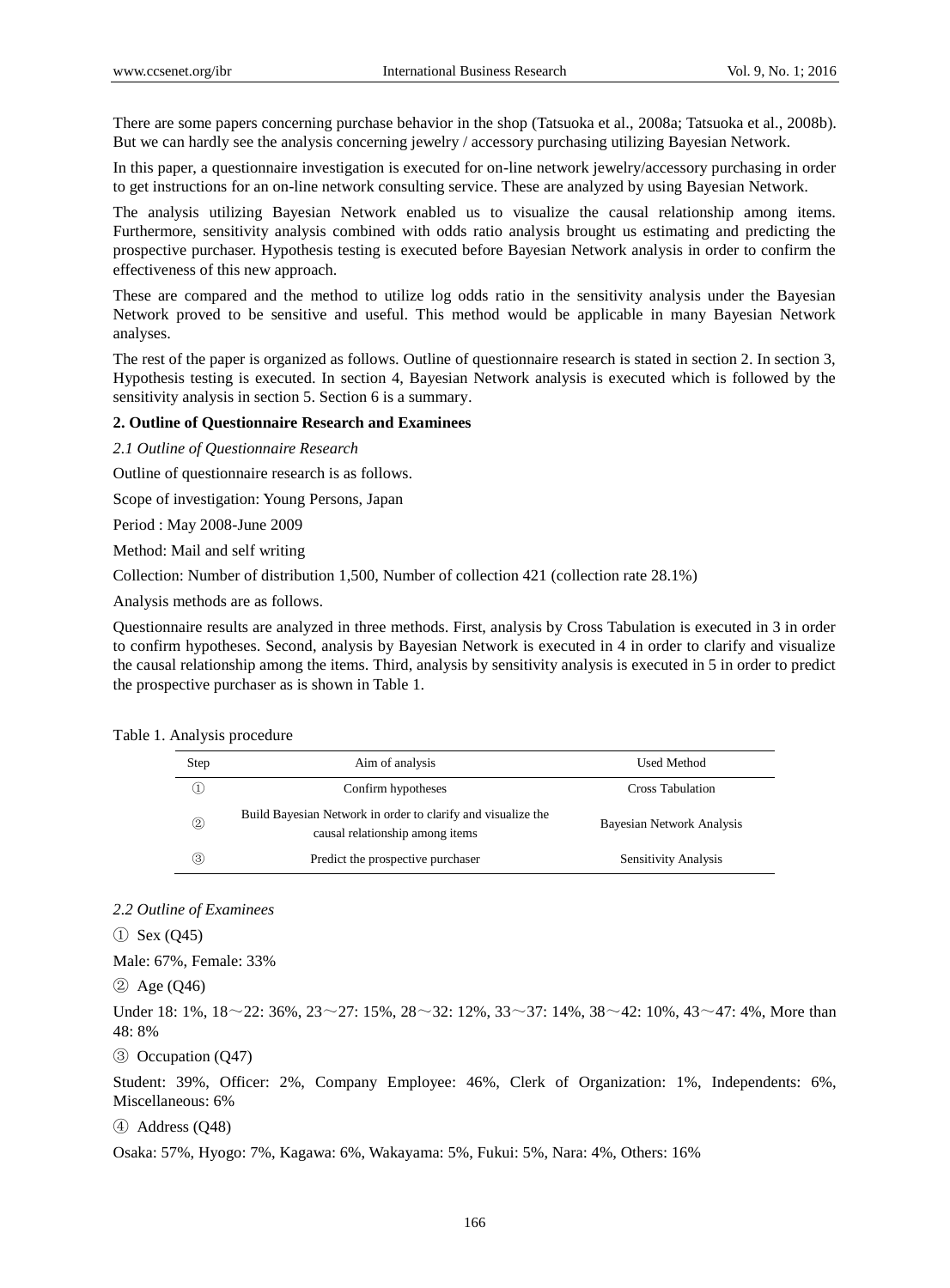# **3. Hypothesis Testing**

# *3.1 Fundamental Ideas for Hypotheses*

We set 15 Themes as follows. These are extracted from the experience of the professionals.

| Theme 2  | Those who make stress upon material or quality have rather high budget amount.                         |
|----------|--------------------------------------------------------------------------------------------------------|
| Theme 3  | There is not so much utilization of Internet shopping for the people who like sports and shopping.     |
| Theme 4  | Those who like indoor lifestyle use Internet frequently.                                               |
| Theme 5  | Company employee uses Internet Shopping much more frequently than student or housewife.                |
| Theme 6  | Those who like shopping esteem brand, trend and design.                                                |
| Theme 7  | Budget amount is large when he / she has someone to consult with in making present.                    |
| Theme 8  | Those who like shopping do not hesitate to consult with sales clerk.                                   |
| Theme 9  | Those who often use Internet shopping live far from urban.                                             |
| Theme 10 | Those who like shopping also like Internet shopping.                                                   |
| Theme 11 | Presents from male to female consist of mainly Ring and Necklace, while Pierced Earring and            |
|          | Bracelet from female to female.                                                                        |
| Theme 12 | Fewer becomes the presenting frequency, as age grows up.                                               |
| Theme 13 | Anxiety about net shopping grows larger as ages become young.                                          |
| Theme 14 | Frequent utilization of Internet does not have direct correlation with the usage of Internet shopping. |
| Theme 15 | Average purchasing amount of money for Internet shopping by mobile is gradually increasing.            |

# *3.2 The Results of Statistical Hypothesis Testing*

The results of statistical hypothesis testing are as follows.

Theme 1. Female esteems coupon much better than male does.

Null hypothesis: Female esteems coupon as male does.

| Table 2. Cross tabulation result 1 |  |
|------------------------------------|--|
|                                    |  |

|                 |        |                |                       | Q35 (%)        |                     |               |       |
|-----------------|--------|----------------|-----------------------|----------------|---------------------|---------------|-------|
|                 |        | Very important | Slightly<br>important | Ordinary level | Not so<br>important | Not important | Total |
|                 | Male   | 0.208          | 0.384                 | 0.220          | 0.107               | 0.082         | 1.000 |
| Q <sub>45</sub> | Female | 0.321          | 0.346                 | 0.233          | 0.057               | 0.044         | 1.000 |
|                 | Sum    | 0.245          | 0.371                 | 0.224          | 0.090               | 0.069         | 1.000 |
|                 |        | Real number    | Important             |                | Not important       | Sum           |       |
|                 |        | Male           | 188                   |                | 60                  | 248           |       |
|                 |        | Female         | 106                   |                | 16                  | 122           |       |
|                 |        | Sum            | 294                   |                | 76                  | 370           |       |
|                 |        | Expectation    | Important             |                | Not important       | Sum           |       |
|                 |        | Male           | 197.0594595           |                | 50.94054            | 248           |       |
|                 |        | Female         | 96.94054054           |                | 25.05946            | 122           |       |
|                 |        |                | Statistic             |                |                     |               |       |
|                 |        |                |                       | 6.149465       |                     |               |       |
|                 |        |                | Rejection region      |                | 3.84146             |               |       |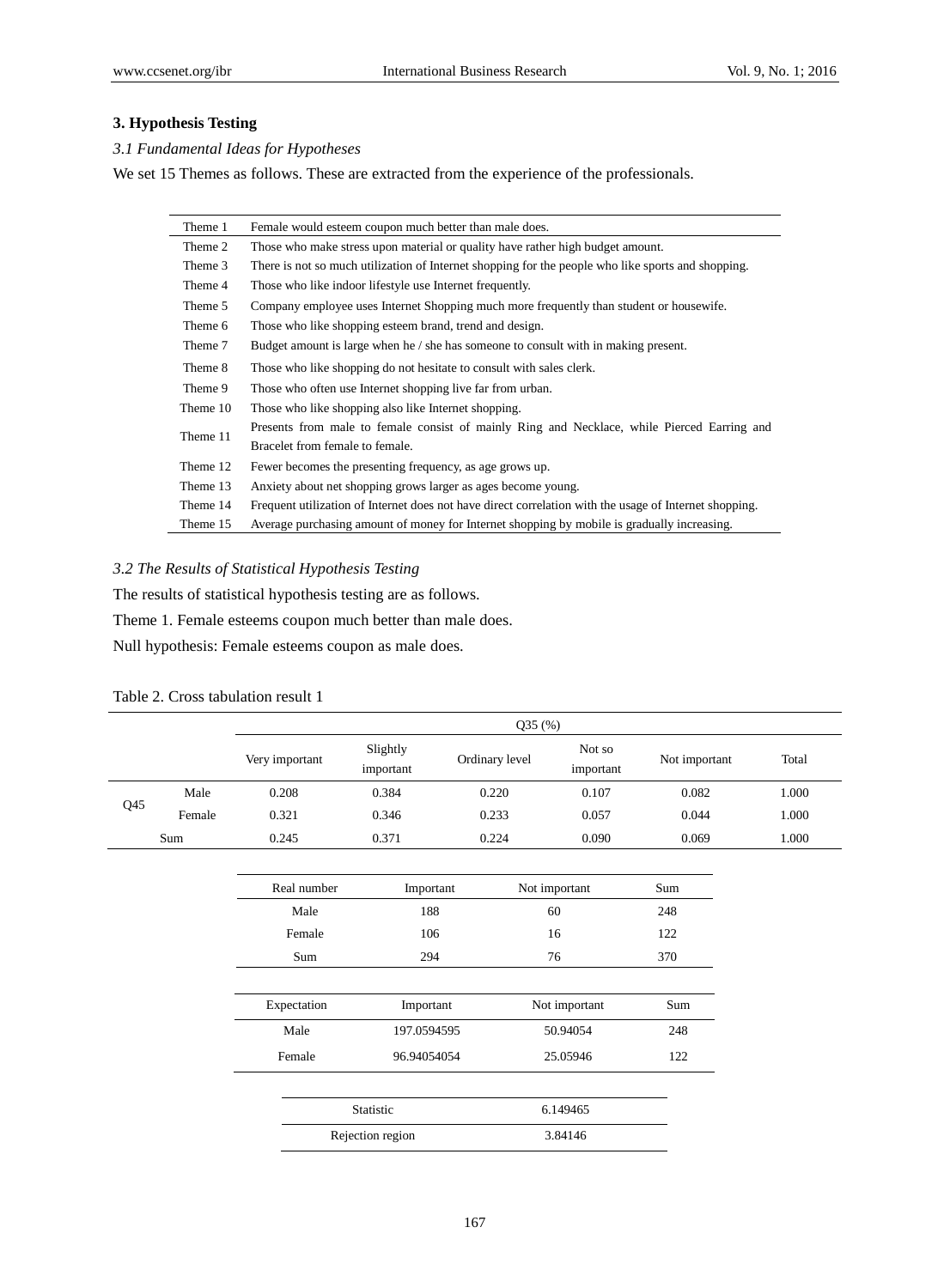The hypothesis is rejected with 5% significance level.

Therefore it can be said that "Female esteems coupon much better than male does".

Shop owner has an impression that many women respond to the promotion or campaign of coupon.

It is only women to inquire about campaign of coupon. Women seek the best timing to buy, while men often buy the goods when they need, whether the campaign is held or not.

Now, from the theme 2, we only show the results.

Theme 2. Those who do not make stress upon material or quality have rather low budget amount.

The hypothesis is not rejected.

Theme 3. There is not so much utilization of Internet shopping for the people who like sports and shopping.

The hypothesis is rejected with 9% significance level.

Theme 4. Those who like indoor lifestyle use Internet frequently.

The hypothesis is not rejected.

Theme 5. Company employee uses Internet Shopping much more frequently than student or housewife.

The hypothesis is rejected with 1% significance level.

Theme 6. Those who like shopping esteem brand, trend and design.

The hypothesis is rejected with 9% significance level.

Theme 7. Budget amount is large when he / she has someone to consult with in making present.

The hypothesis is not rejected.

Theme 8. Those who like shopping do not hesitate to consult with sales clerk.

The hypothesis is not rejected.

Theme 9. Those who often use Internet shopping live far from urban.

The hypothesis is rejected with 1% significance level.

Theme 10. Those who like shopping also like Internet shopping.

The hypothesis is rejected with 1% significance level.

Theme 11. Presents from male to female consist of mainly Ring and Necklace, while Pierced Earring and Bracelet from female to female.

The hypothesis is rejected with 1% significance level.

Theme 12. Fewer becomes the presenting frequency, as age grows up.

The hypothesis is rejected with 1% significance level.

Theme 13. Anxiety about net shopping grows larger as ages become young.

The hypothesis is rejected with 1% significance level.

Theme 14. Frequent utilization of Internet does not have direct correlation with the usage of Internet shopping.

The hypothesis is rejected with 1% significance level.

Theme 15. Average purchasing amount of money for Internet shopping by mobile is gradually increasing.

The hypothesis not rejected.

*3.3 Remarks*

From the Hypothesis testing, findings are as follows and following contents can be discussed.

/ Shop owner has an impression that many women respond to the promo-tion or campaign of coupon.

It is only women to inquire about campaign of coupon. Women seek the best timing to buy, while men often buy the goods when they need, whether the campaign is held or not.

/ It cannot be said that budget is not necessarily high even though consumers esteem material or quality. In particular, consumers cannot confirm the goods holding at their hands, therefore they confirm the explanation of material or quality at the site.

We often hear from many shop owners that they have experience of what consumers who buy only price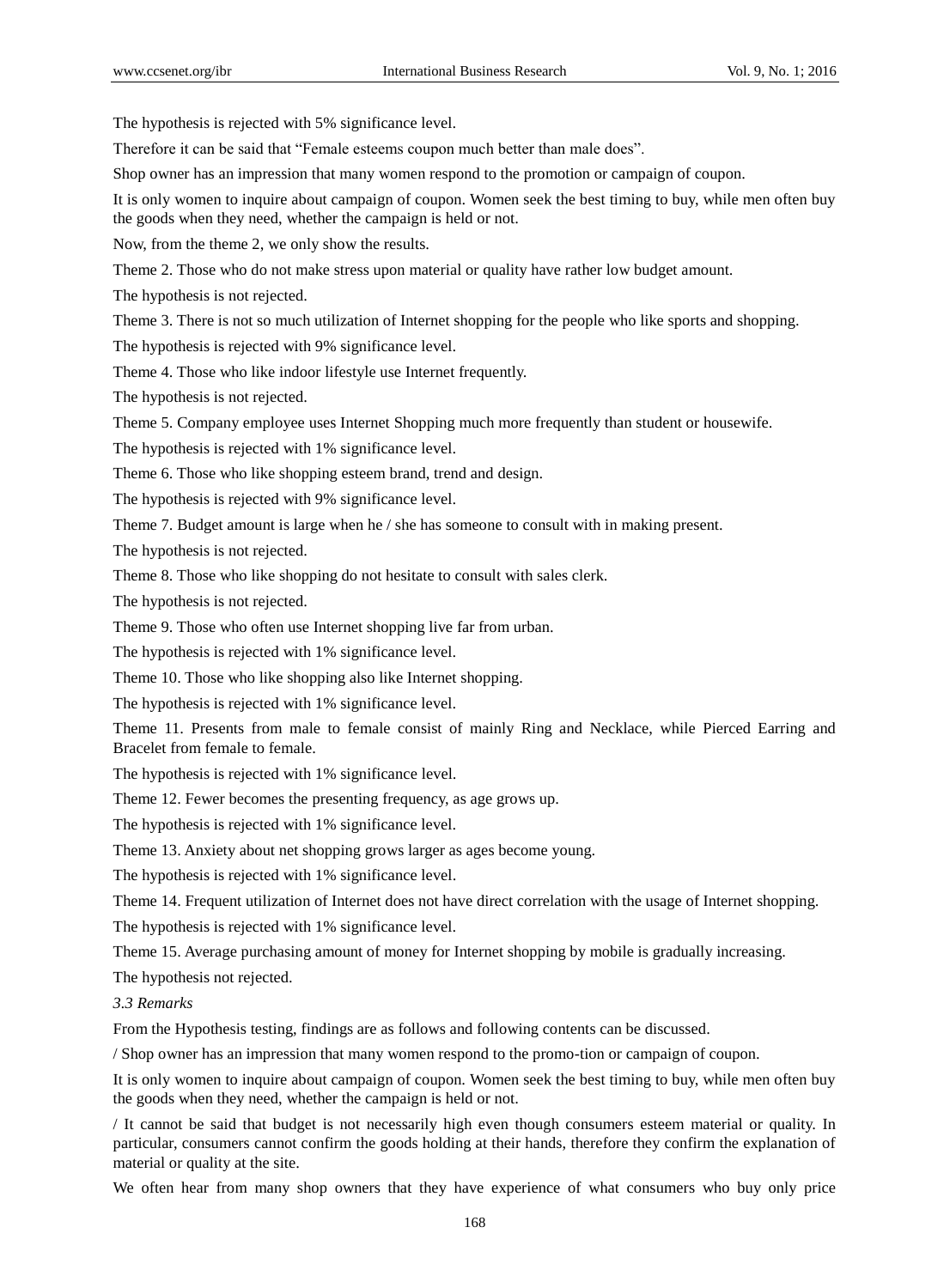deducted goods are severe in selecting goods. It can be said that those who are severe for price are also severe for quality.

/ It can be said that there are not so much utilization of Internet shopping for the people who like sports and shopping.

There who like sports and shopping would easily go out and search goods at real shop. It may be considered that they do not think highly of net shop.

/ There is not so much difference in the frequency of using Internet whether those who like indoor lifestyle or not.

Once, there was an image that indoor typed people often use Internet. But nowadays, it became common to use Internet whenever and wherever.

/ It can generally be said that company employee uses Internet shopping much more frequently than student or housewife.

Company employees are accustomed to use Internet and they have hard time to go out shopping while in week days.

Therefore they may use Internet for shopping. Actually, the most frequent access times to Cherish Co. Ltd. are around 21 o'clock. They may be making Internet shopping at home after work.

/ It can generally be said that those who like shopping esteem brand, trend and design. Those who like shopping are accustomed to go shopping and generally have information about brand, trend and design therefore thy have own standard what to buy.

/ Generally, there are few people to consult with sales clerk while shopping. It may be because they hear the request before making present. Sales talk of sales clerk may be backed away at any rate.

/ It is generally assumed that residents in urban area have less need to use Internet because shops are near.

But the actual order number is many for the residents in urban area. It does not depend upon the place where they live but lifestyle and/or hobby may have correlation for the utilization of Internet for shopping.

/ It can generally be said that those who like shopping also like Internet shopping. Internet shopping became popular and it is one of the style of shopping in general.

In particular, those who like shopping may feel convenient in selecting goods as there are so many goods sold in Internet shop.

/ It can generally be said that present from male to female consist of mainly Ring and Necklace, while Pierced earring and Bracelet from female to female.

Necklace is easiest to select when male makes present to female. It is because the strict size information is not required and the feeling of likes and dislikes are not so prominent.

As for Ring, pair ring is often selected by male. Female may buy ring for herself but it is rare to make present to her girlfriend. Pierced earring and Bracelet is not so high therefore it is easy to make present to her girlfriend.

/ It can generally be said that fewer becomes the presenting frequency, as age grows up.

When young (student or 20th), they have a chance to make present on Xmas or birthday. After married and having children, they make present to lover as well as children. When their children grow up, they often lose such a chance.

/ It can generally be said that anxiety about net shopping grows larger as ages become young. Meanwhile, some of the senior found to have less anxiety about net shopping. If they have experience of net shopping, they would feel less anxiety about it. 30th through 40th are under the ages that internet shopping has grown big. Once they have experience of purchasing via Internet and also feel that it is convenient and safe, then the market will grow larger.

/ It can generally be said that frequent utilization of Internet does not have direct correlation with the usage of Internet shopping. The big difference between them is whether it makes payment or not. Usually, Internet is frequently used for inquiry. But it cannot be said that they often make net shopping.

/ When the early stage for purchasing goods via cellular phone, customers generally bought rather cheap products than the case via PC. But nowadays, they became similar in purchasing amount. From now on, purchasing via smart phone would prevail.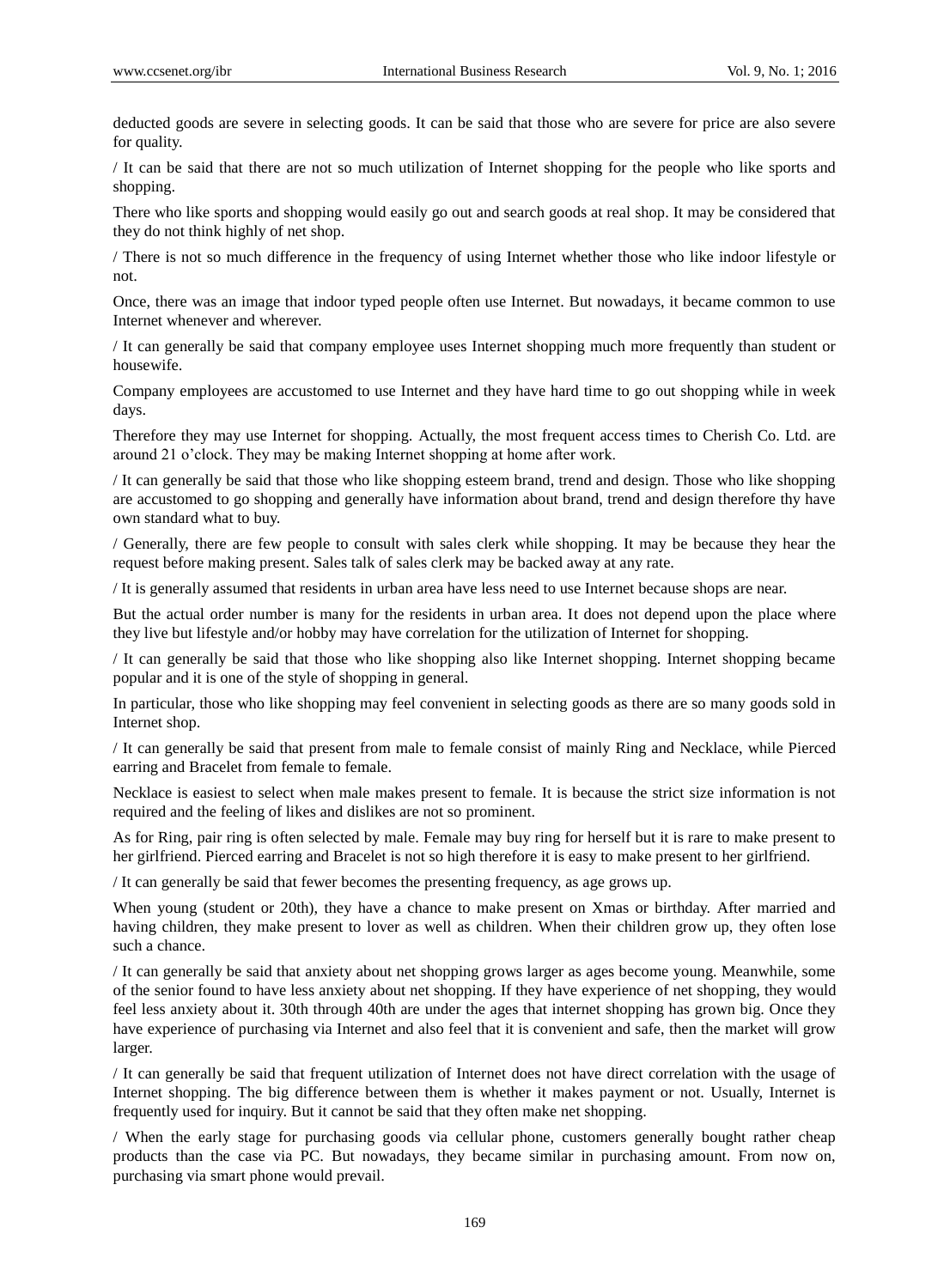#### **4. Bayesian Network Analysis**

In constructing Bayesian Network, it is required to set an outline of the model reflecting the causal relationship among groups of items. Concept chart in this case is exhibited in Figure 1.



Figure 1. Node and Parameter

Based on this, model is built as is shown in Figure 2.



Figure 2. The relationship model

We used BAYONET software (http://www.msi.co.jp/BAYONET/). When plural nodes exist in the same group, it occurs that causal relationship is hard to set a priori. In that case, BAYONET system set the sequence automatically utilizing AIC standard. Node and parameter of Figure 2 are exhibited in Table 2.

|              |                     | Parameter       |                |                    |                |        |  |  |  |
|--------------|---------------------|-----------------|----------------|--------------------|----------------|--------|--|--|--|
| Group Name   | Node in Group       |                 | $\overline{c}$ | 3                  | $\overline{4}$ | 5      |  |  |  |
|              | Age                 | Under22         | $23 - 32$      | $33 - 42$          | Over43         |        |  |  |  |
| Purchaser    | Gender              | Male            | Female         |                    |                |        |  |  |  |
|              | Occupation          | <b>Students</b> | Employee       | Independent        | <b>Others</b>  |        |  |  |  |
| Receiver     | Receiver            | Lover           | Parents        | <b>Sweet Heart</b> | Myself         | Others |  |  |  |
| Extroversion | Extroversion        | Outdoor         | Indoor         | Not Either         |                |        |  |  |  |
| A sense of   | Fad, Brand, Praice, |                 | Ordinary       | Not Either         |                |        |  |  |  |
| values       | Ouality             | Important       |                |                    |                |        |  |  |  |
| Internet     | Frequency_Net       | Often           | Sometimes      | Rarely             | Never          |        |  |  |  |
| Shopping     | Shopping            |                 |                |                    |                |        |  |  |  |
| Shopping     | Shopping            | Important       | Ordinary       | Not Either         |                |        |  |  |  |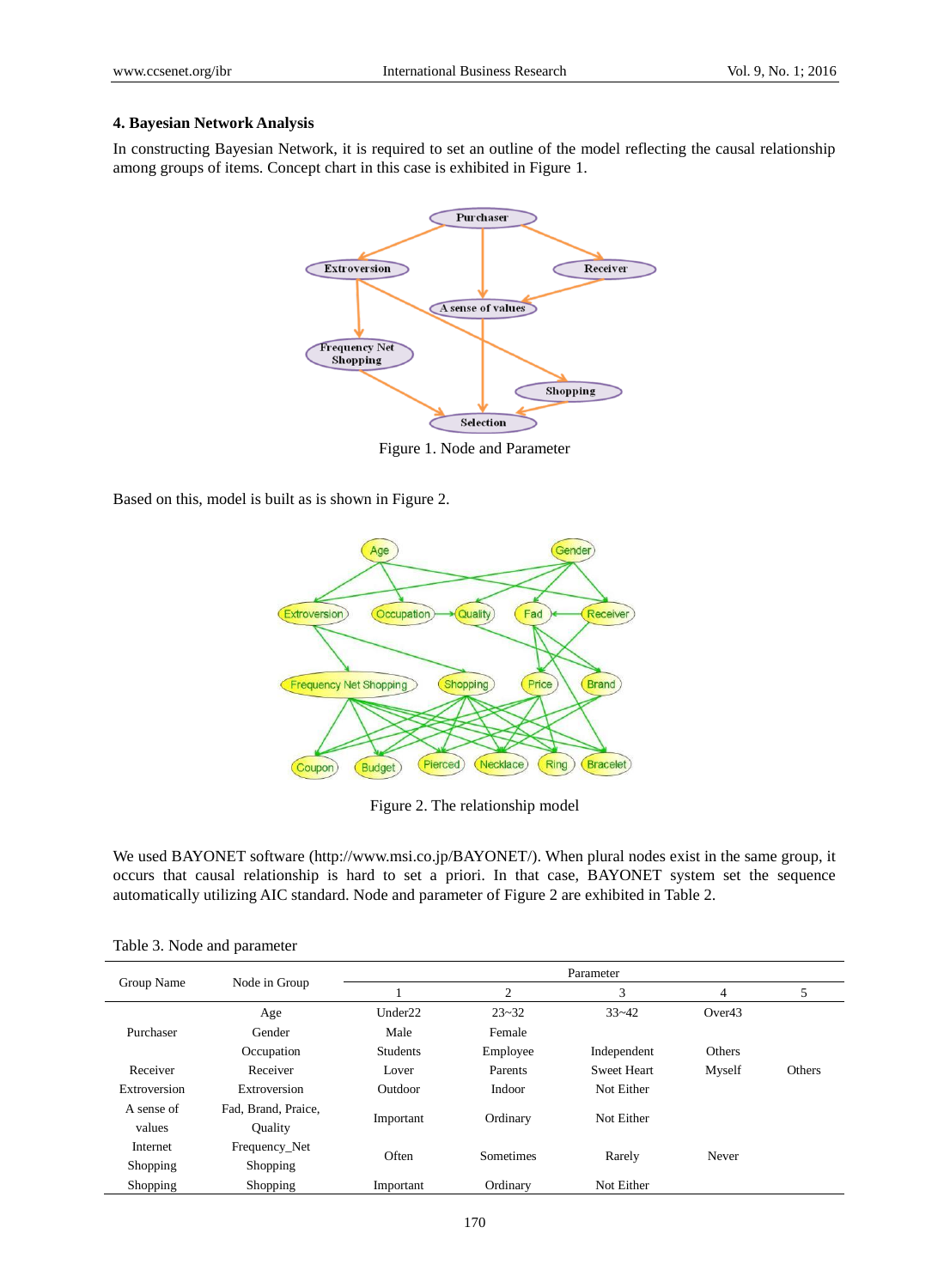|           | <b>Budget</b>            | ~10000    | ~20000   | ~230000 | Over 30000 |  |
|-----------|--------------------------|-----------|----------|---------|------------|--|
| Selection | Ring, Necklace, Pierced, |           | Not      |         |            |  |
|           | <b>Bracelet</b>          | Buy       |          |         |            |  |
|           | Coupon                   | Important | Ordinary | Not     |            |  |
|           |                          |           |          |         |            |  |

*Note.* "Very important" and "Slightly important" are condensed into one as "Important" in order to decrease node number.

# **5. Sensitivity Analysis**

Now, let's confirm whether the results of Cross Tabulation and the results of probabilistic inference by Bayesian Network coincide or not. We take up Hypothesis 1 as a case. Posterior probability is calculated by setting evidence as, for example, 1.0. Comparing Prior probability and Posterior probability, we can seek the change and confirm whether the Hypothesis is appropriate or not. In Hypotheses 1, set evidence as 1.0 for the "Male" in the group of "Gender", and also set evidence as 1.0 for the "Important" in the group of "Coupon". Generally, we can obtain more clear result when we set evidence to the contraposition item. We assume that "Female would esteem coupon much better than male does", therefore setting evidence 1.0 to "Male" would be suitable in this case. Table 3, 4 show the results of this attempt.

Table 4. Sensitivity analysis and odds ratio for "Male"

|                 |                   |       | Prior Probability   |                |                             | <b>Posterior Probability</b> |                                    |
|-----------------|-------------------|-------|---------------------|----------------|-----------------------------|------------------------------|------------------------------------|
| Node            | Parameter         |       | Common<br>logarithm | Male           | Male<br>Common<br>logarithm | <b>ODDS</b>                  | <b>ODDS</b><br>Common<br>logarithm |
|                 | Male              | 0.681 | 0.833               | 1.0            |                             |                              |                                    |
| Gender          | Female            | 0.319 | 0.503               | $\overline{0}$ |                             |                              |                                    |
| Receiver        | Lover             | 0.547 | 0.738               | 0.624          | 0.795                       | 1.3744                       | 1.3768                             |
|                 | Myself            | 0.076 | 0.088               | 0.038          | 0.057                       | 0.4802                       | 0.6264                             |
|                 | Outdoor           | 0.34  | 0.531               | 0.371          | 0.569                       | 1.1450                       | 1.1660                             |
| Extroversion    | Indoor            | 0.325 | 0.511               | 0.284          | 0.453                       | 0.8238                       | 0.7925                             |
| Frequency_Net   | Sometimes         | 0.284 | 0.453               | 0.284          | 0.453                       | 1.0000                       | 1.0000                             |
| Shopping        | Never             | 0.257 | 0.409               | 0.257          | 0.409                       | 1.0000                       | 1.0000                             |
| Shopping        | Important         | 0.395 | 0.596               | 0.395          | 0.596                       | 1.0000                       | 1.0000                             |
| Fad             | Important         | 0.756 | 0.878               | 0.745          | 0.872                       | 0.9429                       | 0.9466                             |
|                 | Not               | 0.098 | 0.099               | 0.099          | 0.099                       | 1.0113                       | 1.0000                             |
| Price           | Important         | 0.377 | 0.576               | 0.377          | 0.576                       | 1.0000                       | 1.0000                             |
|                 | <b>Not</b>        | 0.28  | 0.447               | 0.287          | 0.457                       | 1.0351                       | 1.0412                             |
| Quality         | Important         | 0.683 | 0.834               | 0.662          | 0.82                        | 0.9090                       | 0.9067                             |
|                 | $\sim$ 20000 Over | 0.319 | 0.503               | 0.319          | 0.503                       | 1.0000                       | 1.0000                             |
| <b>Budget</b>   | 30000             | 0.149 | 0.173               | 0.15           | 0.176                       | 1.0079                       | 1.0210                             |
| Ring            | Buy               | 0.507 | 0.705               | 0.508          | 0.705                       | 1.0040                       | 1.0000                             |
| Necklace        | Buy               | 0.553 | 0.742               | 0.553          | 0.742                       | 1.0000                       | 1.0000                             |
| Pierced         | Buy               | 0.323 | 0.509               | 0.323          | 0.509                       | 1.0000                       | 1.0000                             |
| <b>Bracelet</b> | Buy               | 0.228 | 0.357               | 0.229          | 0.359                       | 1.0057                       | 1.0087                             |
|                 | Important         | 0.526 | 0.721               | 0.525          | 0.72                        | 0.9960                       | 0.9950                             |
| Coupon          | Not               | 0.215 | 0.332               | 0.215          | 0.332                       | 1.0000                       | 1.0000                             |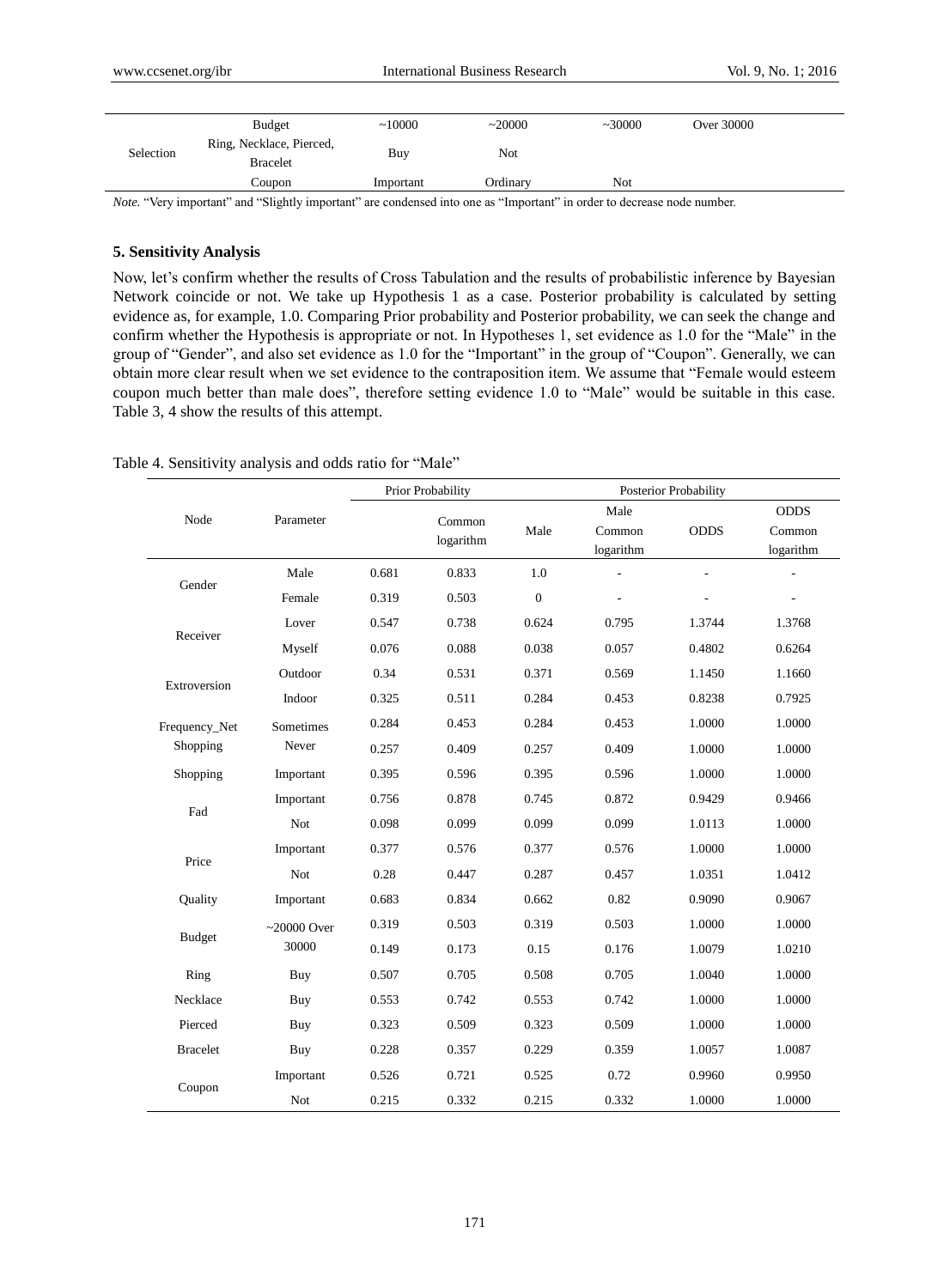|                 |                            |       | Prior Probability   |                  | Posterior Probability            |             |                                    |  |  |
|-----------------|----------------------------|-------|---------------------|------------------|----------------------------------|-------------|------------------------------------|--|--|
| Node            | Parameter                  |       | Common<br>logarithm | Important        | Important<br>Common<br>logarithm | <b>ODDS</b> | <b>ODDS</b><br>Common<br>logarithm |  |  |
|                 | Male                       | 0.681 | 0.833               | 0.68             | 0.832                            | 0.9954      | 0.9929                             |  |  |
| Gender          | Female                     | 0.319 | 0.503               | 0.32             | 0.505                            | 1.0046      | 1.0080                             |  |  |
| Receiver        | Lover                      | 0.547 | 0.738               | 0.542            | 0.734                            | 0.9800      | 0.9796                             |  |  |
|                 | Myself                     | 0.076 | 0.088               | 0.06             | 0.077                            | 0.7760      | 0.8646                             |  |  |
|                 | Outdoor                    | 0.34  | 0.531               | 0.342            | 0.534                            | 1.0089      | 1.0121                             |  |  |
| Extroversion    | Indoor                     | 0.325 | 0.511               | 0.324            | 0.51                             | 0.9954      | 0.9960                             |  |  |
| Frequency_Net   | Sometimes                  | 0.284 | 0.453               | 0.335            | 0.525                            | 1.2700      | 1.3346                             |  |  |
| Shopping        | Never                      | 0.257 | 0.409               | 0.245            | 0.389                            | 0.9382      | 0.9200                             |  |  |
| Shopping        | Important                  | 0.395 | 0.596               | 0.446            | 0.649                            | 1.2331      | 1.2534                             |  |  |
| Fad             | Important                  | 0.756 | 0.878               | 0.758            | 0.879                            | 1.0109      | 1.0094                             |  |  |
|                 | Not                        | 0.098 | 0.099               | 0.094            | 0.097                            | 0.9549      | 0.9776                             |  |  |
|                 | Important                  | 0.377 | 0.576               | 0.418            | 0.621                            | 1.1869      | 1.2061                             |  |  |
| Price           | <b>Not</b>                 | 0.28  | 0.447               | 0.224            | 0.35                             | 0.7423      | 0.6662                             |  |  |
| Quality         | Important                  | 0.683 | 0.834               | 0.683            | 0.834                            | 1.0000      | 1.0000                             |  |  |
| <b>Budget</b>   | $\sim$ 20000 Over<br>30000 | 0.319 | 0.503               | 0.33             | 0.518                            | 1.0515      | 1.0619                             |  |  |
|                 |                            | 0.149 | 0.173               | 0.134            | 0.127                            | 0.8838      | 0.6954                             |  |  |
| Ring            | Buy                        | 0.507 | 0.705               | 0.501            | 0.699                            | 0.9763      | 0.9717                             |  |  |
| Necklace        | Buy                        | 0.553 | 0.742               | 0.555            | 0.744                            | 1.0081      | 1.0105                             |  |  |
| Pierced         | Buy                        | 0.323 | 0.509               | 0.314            | 0.496                            | 0.9594      | 0.9493                             |  |  |
| <b>Bracelet</b> | Buy                        | 0.228 | 0.357               | 0.225            | 0.352                            | 0.9830      | 0.9784                             |  |  |
|                 | Important                  | 0.526 | 0.721               | 1.0              | $\blacksquare$                   |             |                                    |  |  |
| Coupon          | Not                        | 0.215 | 0.332               | $\boldsymbol{0}$ | $\blacksquare$                   |             |                                    |  |  |

Table 5. Sensitivity analysis and odds ratio for "Important"

We examined two cases as stated above. One is setting evidence 1.0 to "Male" and another one is to "Important" for coupon. Odds ratio is also calculated. If the Posterior Probability exceeds Prior Probability, its value exceeds 1.0 and if they are equal, the value becomes 1.0. Therefore odds ratio value makes a kind of a normalized index.

It is clear that female esteems coupon better than male by the result of Hypothesis testing (Hypothesis 1). We can see that female esteems coupon on the change of the probability, though the change is little.

It is often seen that the change of the probability becomes small when the hierarchical data cluster is distant. To this point, reinforcement learning, for example, may be one of an improving method to cope with this. For another improving method is to make shallow the depth of the hierarchy of the model. For another attempt of setting evidence 1.0 to "Male", we can observe that male does not esteem coupon. The value of Posterior Probability slightly decreased. This can also be made much more clear by introducing such as reinforcement learning method. Looking over other parameters, we can find that those who esteem coupon think it important about "Price " and we can also find that those who like shopping, and/or Internet shopping esteem coupon. We can derive the findings from these results that we would be better to focus upon "Female with small budget" while issuing coupon. In this way, we can utilize sensitivity analysis to focus target consumers in marketing.

## **6. Conclusion**

Jewelry/accessory buying via the Internet is increasing, especially for young people. They often had difficulty deciding what kind of jewelry/accessory, because there were many kinds of jewelry/accessories to choose from. Consulting service to support decision was required for these matters. In this paper, a questionnaire investigation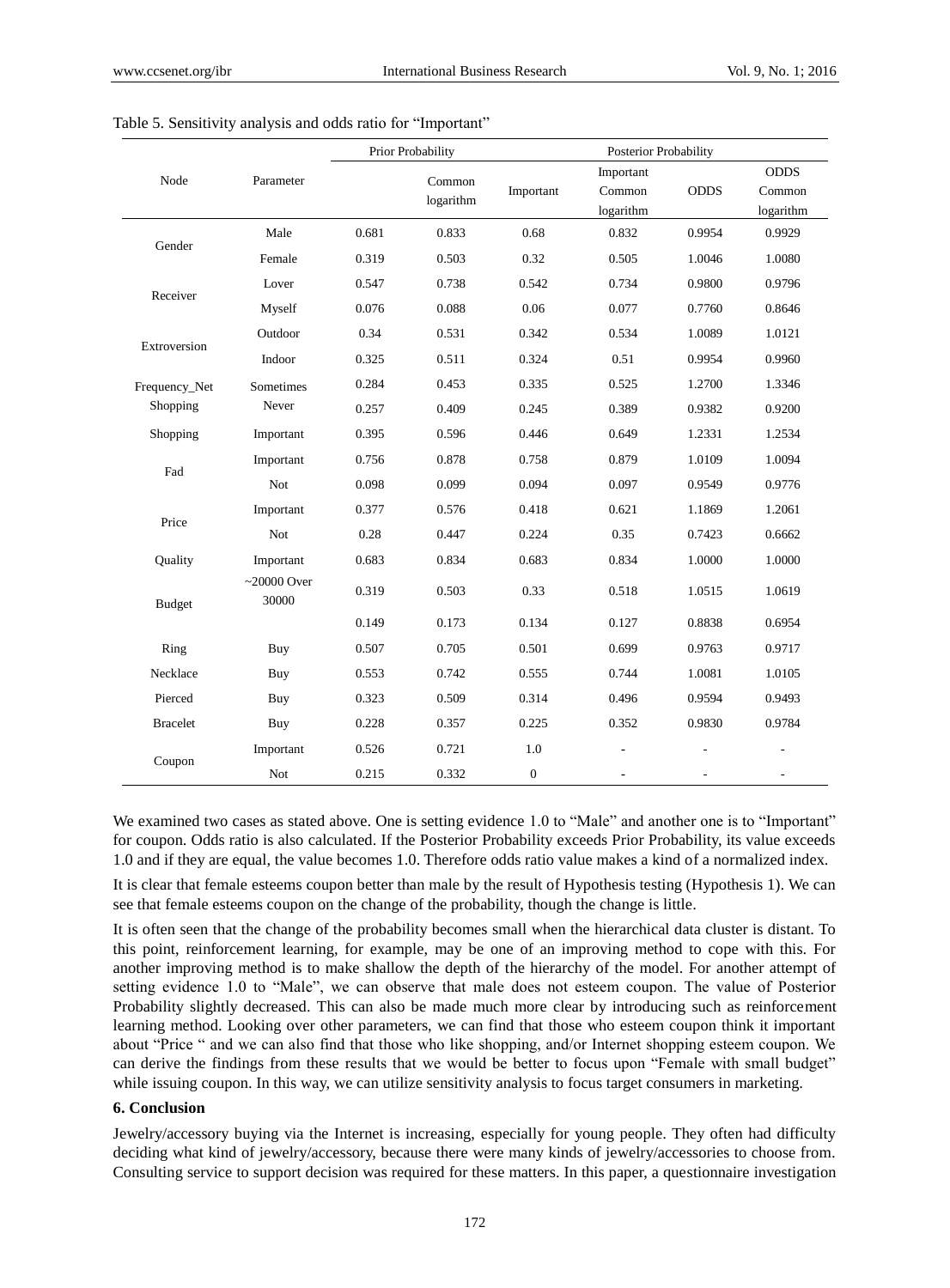was executed for on-line network jewelry/accessory purchasing in order to get instruction for an on-line network consulting service. These were analyzed by using Bayesian network. We analyzed them by sensitivity analysis and log odds ratio was also calculated. Hypothesis testing result was compared with this one. The method to utilize log odds ratio in the sensitivity analysis under the Bayesian Network proved to be sensitive and useful. This method would be applicable in many Bayesian Network analyses. These would be utilized for constructing a much more effective and useful on-line network consulting service. Examining such trials should be traced hereafter.

#### **References**

Neaplitan, R. E. (2008). *Learning Bayesian Networks*. Artificial Intelligence, Prentice Hall.

- Takahashi. A., Aoki, S., Tsuji, H., & Inoue, S. (2008). *Bayesian Network for Future Home Energy Consumption*. 31st edition of the Annual German Conference on Artificial Intelligence (KI2008), To Appear in Lecture Notes on Computer Science, Springer. [http://dx.doi.org/10.1007/978-3-540-85845-4\\_46](http://dx.doi.org/10.1007/978-3-540-85845-4_46)
- Tsuji. H., Kojima, M., Takahashi, A., Nakano, M., Aoki, S., Inoue, S., Asari, K., & Mimura, E. (2008). *Preference Mining on Future Home Energy Consumption* (pp. 3697-3701). IEEE International Conference on Systems, Man & Cybernetics (IEEE/SMC 2008). http://dx.doi.org/10.1109/icsmc.2008.4811874
- Tatsuoka, K., Tetsu, Y., & Junzo, M. (2008). Analysis on Purchase Behavior According to Display Way of merchandise by Bayesian Network. *J. Archit. Plann., 73*(633), 2349-2354. http://dx.doi.org/10.3130/aija.73.2349
- Tatsuoka, K., Tetsu, Y., & Junzo, M. (2008). Analysis on Relationship Between Layout of Display Cases ad Purchase Behavior by Bayesian Network. *J. Archit. Plann., 73*(634), 2633-2638.

#### **Appendix**

Questionnaire Concerning the Purchasing of Jewelry/Accessories for Gifts Please answer the following questions. Please write down  $\circ$  to the answering items. Plural selection is allowed for Question 1, 13, 14, 17, 20, 39, 40, 43, 44. Select ①-⑤ of the right column for the Question 2-11, 21-29, 32-36.

1. When you make a gift of jewelry/ accessory to someone, what point do you stress? (Plural Answers Allowed)

Q1 ① Price ② Brand ③ Trend/Design ④ Raw Materials/Quality ⑤ Kind/Items ⑥ Response of the shop members ⑦ Existence of Certification ⑧ Relatively Cheap ⑨ Desire of the receiver of the gift ⑩ Miscellaneous ( )

|  |  |  |  |  |  |  |  | 2. When you choose, how is the importance of each item? |  |  |  |  |
|--|--|--|--|--|--|--|--|---------------------------------------------------------|--|--|--|--|
|--|--|--|--|--|--|--|--|---------------------------------------------------------|--|--|--|--|

| Importance                           | important<br>Very | important<br>Slightly | Ordinary<br>level | important<br>Not<br>$80^{\circ}$ | important<br>Not |
|--------------------------------------|-------------------|-----------------------|-------------------|----------------------------------|------------------|
| <b>O2</b> Price                      | Œ                 | (2)                   | $\circled{3}$     | $\circled{4}$                    | $\circledS$      |
| O3 Brand                             | Œ.                | 2                     | $\circled{3}$     | 4                                | $\circledS$      |
| Q4 Trend/Design                      | Œ                 | 2                     | 3                 | 4                                | (5)              |
| Q5 Raw Materials/Quality             | Œ                 | (2)                   | $\circled{3}$     | 4                                | $\circledS$      |
| <b>O6 Kind/Items</b>                 | Œ                 | 2                     | 3                 | $\mathcal{A}$                    | $\circledS$      |
| Q7 Response of the shop members      | Œ,                | $\circled{2}$         | $\circled{3}$     | $\circled{4}$                    | $\circledS$      |
| <b>O8</b> Existence of Certification | Œ                 | $\circled{2}$         | 3                 | $\mathcal{A}$                    | $\circledS$      |
| Q9 Relatively Cheap                  | Œ                 | $\circled{2}$         | $\circled{3}$     | $\circled{4}$                    | $\circledS$      |
| Q10 Desire of the receiver of gift   | Œ.                | 2                     | 3                 | 4                                | $\circledS$      |
| O11 Miscellaneous (                  |                   | 2                     | ☺                 | ④                                | $\circledS$      |

3. How much do you spend for one gift? [Unit: yen]

Q12 ① ~5,000 ② ~10,000 ③ ~15,000 ④ ~20,000 ⑤ ~25,000 ⑥ ~30,000 ⑦ more than that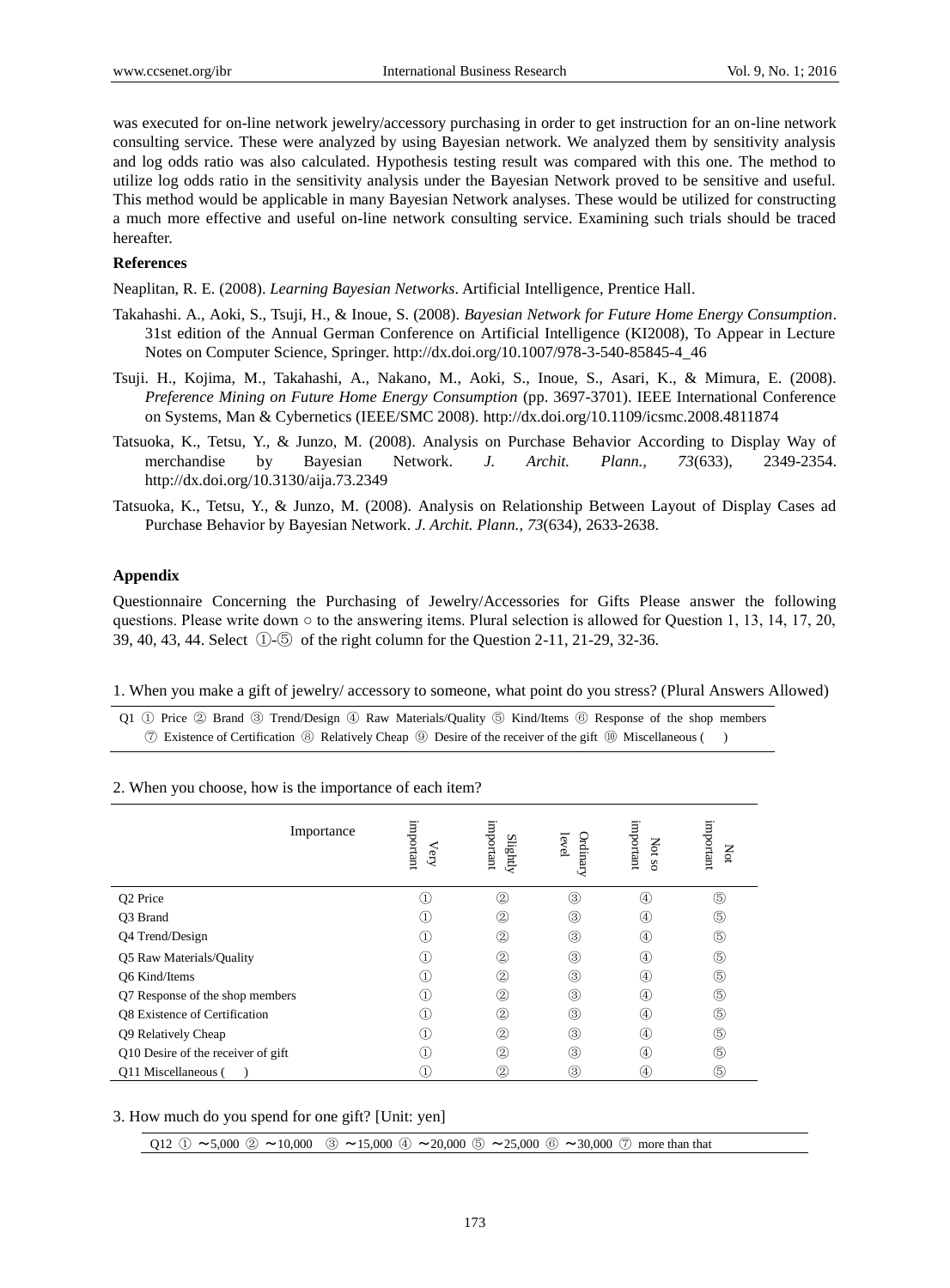#### 4. What kind of jewelry/accessory have you given? (Plural Answers Allowed)

Q13 ① Ring ② Necklace/ Pendant ③ Pierced earrings ④ Bracelet/Bungle ⑤ Brooch ⑥ Necktie Pin ⑦ Miscellaneous ()

#### 5. Why did you select them? (Plural Answers Allowed)

Q14 ① Desire of the receiver ② Trend ③ Because it was popular ④ Famous entertainers have them ⑤ Recommendation of the sales person in the shop  $\circled{6}$  Budget  $\circled{7}$  Special Sales  $\circled{8}$  Miscellaneous ()

### 6. Who do you consult with when you choose?

Q15 ① Lover ② Friend ③ Sales person of the shop  $\overline{4}$ ) Do not consult with anybody ⑤ Miscellaneous ()

#### 7. Where do you buy gifts?

Q16 ① Department Store ② Jewelry/Accessory Shop ③ Remote Sales by Catalogue ④ Internet Shop ⑤ Miscellaneous ()

#### 8. Why is it? (Plural Answers Allowed)

Q17 ① Desire of the receiver ② Reliability of the shop ③ Plenty of items ④ There are favorite brands ⑤ Specified shop to buy(Always buy from the shop) ⑥ Friends often shop there ⑦ Rather cheap compared with quality ⑧ Able to get additional points when using a credit card ⑨ There is DM(Direct Mail) guidance when gift seasons come ⑩ Miscellaneous ()

#### 9. Whom do you make a gift to?

Q18 ① Lover ② Father/Mother ③ Children ④ Sweet heart ⑤ Myself ⑥ Miscellaneous ( )

#### 10. How many times do you make gifts in a year?

Q19 ① Once ② Twice ③ Three times ④ Four times ⑤ More than that ⑥ None (Reason:

#### 11. On what occasions do you give presents? (Plural Answers Allowed)

Q20 ①Birthday ② Xmas ③ Valentine day ④ White day ⑤ Grown up anniversary ⑥ Wedding Anniversary ⑦ Congratulate for birth ⑧ Congratulate for getting job ⑨ Congratulate for commencement of studying at school ⑩ Miscellaneous ( )

#### 12. What is your hobby?

| Importance                                                                                                             | mportant<br>$\mbox{V} \mathrm{e} \mbox{r} \mbox{\r{y}}$ | portant<br>ligh |               | Mot so<br>Not so<br>porta | Not |
|------------------------------------------------------------------------------------------------------------------------|---------------------------------------------------------|-----------------|---------------|---------------------------|-----|
|                                                                                                                        |                                                         |                 | EI            |                           |     |
| Q21 12-1 Sports: ① Baseball ② Football ③ Tennis ④ Miscellaneous ()                                                     | $\left( 1\right)$                                       | 2               | (3)           | (4)                       | (5) |
| Q22 12-2 Reading Books: ① Novel ② Business Affair ③ Weekly Magazine ④ Comic                                            | Œ                                                       | 2               | 3             | (4)                       | (5) |
| Miscellaneous ()<br>(5)                                                                                                |                                                         |                 |               |                           |     |
| Q23 12-3 Shopping                                                                                                      | (1)                                                     | $\circled{2}$   | (3)           | $\left( 4 \right)$        | (5) |
| Q24 12-4 Traveling: $\odot$ Sightseeing $\odot$ Hot Springs $\odot$ Gourmet $\odot$ Miscellaneous (                    | (1)                                                     | (2)             | 3             | (4)                       | (5) |
| Q25 12-5 Music: ① Classic ② Western POPS ③ Japanese POP ④ Miscellaneous (                                              | (1)                                                     | 2               | $\circled{3}$ | (4)                       | (5) |
| Q26 12-6 Movie: $\odot$ Love $\odot$ Action $\odot$ Comedy $\odot$ Miscellaneous ()                                    | (1)                                                     | 2               | $\circled{3}$ | (4)                       | (5) |
| Q27 12-7 Theater: $\overline{1}$ Song $\overline{2}$ Dance/Ballet $\overline{3}$ Drama $\overline{4}$ Miscellaneous () | $\left(1\right)$                                        | $\circled{2}$   | 3             | (4)                       | (5) |
| Q28 12-8 Drinking: ① Beer ② Wine ③ Japanese wine-sake ④ Japanese liquor-shochu                                         | Œ                                                       | 2               | (3)           | (4)                       | (5) |
| Miscellaneous (<br>(5)                                                                                                 |                                                         |                 |               |                           |     |
| O29 12-9 Miscellaneous: (                                                                                              | $\left(1\right)$                                        | $\rm _{(2)}$    | (3)           | 4                         | (5) |